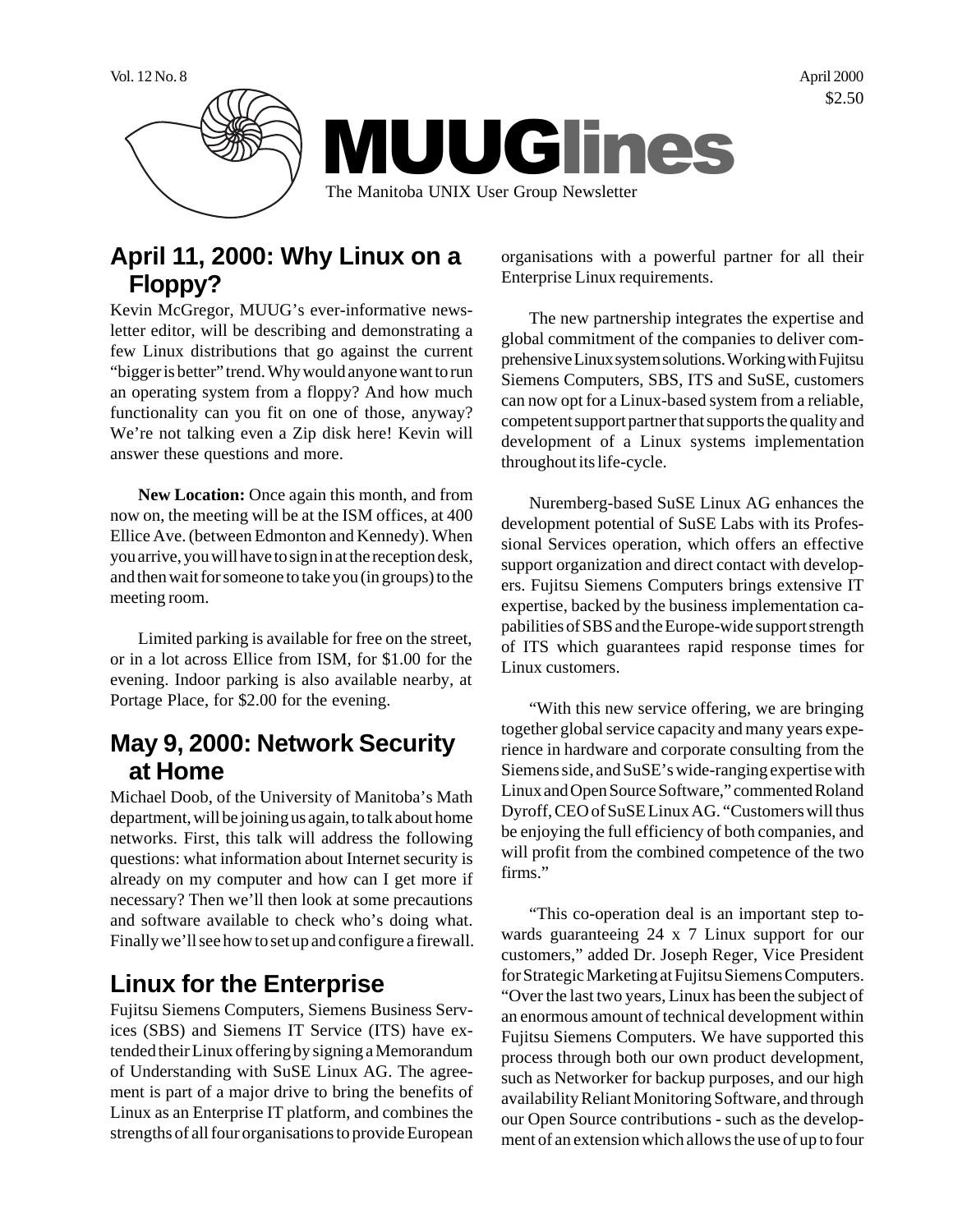GB of memory on Intel-based servers."

The co-operation with SuSE covers the certification and marketing of Fujitsu Siemens Computers platforms with SuSE Linux for all Intel-based systems, including PRIMERGY servers and Celsius workstations. The agreement extends across training and continuing education, and the provision of Linux knowhow and support services for the Siemens Groups: Fujitsu Siemens Computers, ITS and SBS.

Siemens AG is one of the world`s largest providers of complete solutions in the field of corporate IT and communications infrastructures. The Linux strategy of global players such as Siemens calls for a Linux distribution that is properly localized, available in many languages and backed by comprehensive support facilities. SuSE Linux is developing and maintaining an international presence and high-quality Linux distribution in the marketplace, available on a large number of hardware platforms.

With more than 340 employees, SuSE Linux AG is one of the world's largest Linux specialists. Thanks to its stability and quality, SuSE Linux is currently being employed by over one million private users and more than 50,000 business customers around the world. The development and sales center in Nuremberg is backed up by branches in Oakland/USA, London, Prague and Marano sul Panaro/Italy, dedicated to the further development and dissemination of SuSE Linux.

The SuSE Labs are making a major contribution to the development of Linux, especially in the areas of Linux-Kernel, glibc, XFree86, KDE, ISDN4Linux, ALSA (Advanced Linux Sound Architecture) and USB (Universal Serial Bus), as well as high availability and Multiplatform Support. SuSE received the award for "Best Linux Distribution" at LinuxWorld Expo 2000 in New York. More information is available at http://www.suse/de/en

#### **Teamware Now On Linux**

Teamware Group announced the open pre-release download of Teamware Office 5.3 for Linux platform. It is a ready-to-run groupware product with a customizable user interface and state-of-the-art communications features.

Teamware Office 5.3 for Linux is an ideal intranet

solution for small and medium size organizations who need cost effective and vendor independent support for common industry standards. The Linux software is a Teamware Office server component with no native Linux clients. The server is accessed through the Web Service. Windows PC clients also work with a Teamware Office Linux server. There is client support for POP3 and IMAP4 mail standards.

Teamware Office 5.3 for Linux is ready-to-run groupware where you can immediately build a communication infrastructure on Linux for users through Web browsers and standard interfaces. People can then access mail, discussion forums, library folders and calendars from any computer connected to the network. If the computer is connected directly to the Internet, then these services are available from anywhere in the world.

The customizable user interface and layout based on HTML templates empower the user to change the look and feel to match the corporate identity.

Teamware Office 5.3 for Linux also provides state-of-the-art scheduling of meetings, allocating of resources and arranging your own time. Communication features including notifications of meetings and attaching of documents to appointments are easy to perform. PDA browsers such as the one in Nokia Communicator are supported through Teamware's WebService, so mobile users can access their mail and other Teamware Office services.

Teamware Office is a complete groupware suite for corporate collaboration and communication and it has about 2.5 million users in 34 countries worldwide. Teamware Office is used for mission critical operations from corporations with tens of thousands of users to small 10-user offices. It is the number one groupware in the Japanese market and it is very well known in the European market. Teamware Office 5.3 is currently available on Windows NT and Sun Solaris platforms.

This download can be used on Linux distributions that use the Red Hat Package Manager for installing binary files. This is currently supported on Red Hat Linux, SuSe Linux and Turbo Linux. The product is available for a 90-day evaluation period with a 50-user license at www.teamware.com/linux/. After registering for the download an e-mail will be sent with a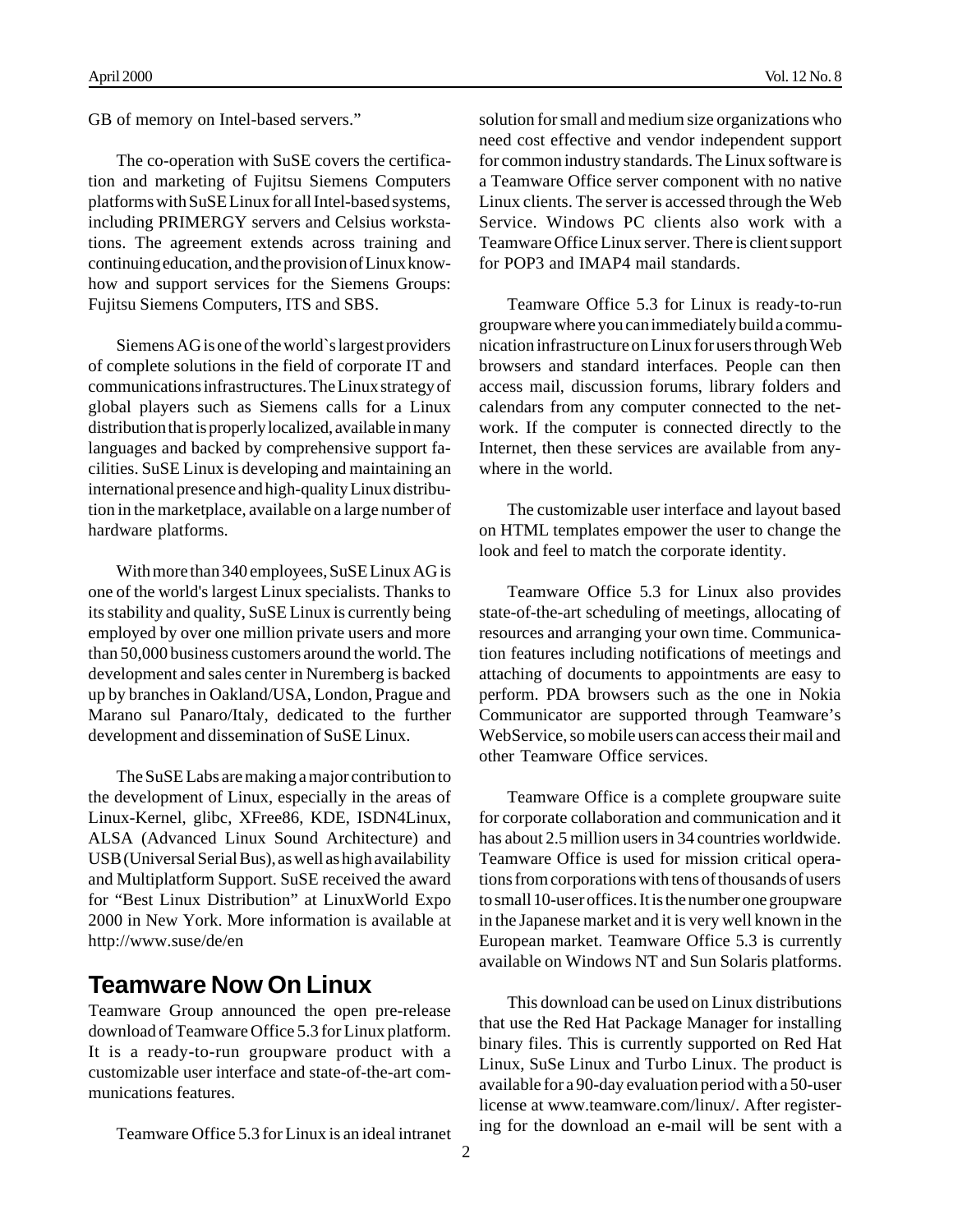Unique Serial Number and Activation Key. This evaluation version can then be upgraded to a production system. The final product will ship in mid-April.

### **WordPerfect Office 2000 for Linux**

Corel Corporation announced its much anticipated WordPerfect(r) Office 2000 for Linux(r) began shipping March 21st and will be on store shelves in early April.

WordPerfect Office 2000 for Linux will be offered in both Standard and Deluxe Editions. Both editions will install on major Linux distributions, and are compatible with the Windows(r) version of WordPerfect Office 2000 and Microsoft(r) Office 2000. The Standard Edition will sell for a suggested retail price of US \$109 or CAN \$149. The Deluxe Edition will be available for a suggested retail price of US \$159 or CAN \$199.

"Corel WordPerfect Office 2000 for Linux fulfils Corel's promise to provide world-class applications for Linux and is the turning point in making Linux a reality on the desktop," said Dr. Michael Cowpland, president and chief executive officer for Corel Corporation. "This outstanding program puts Corel out in front as a leader of Linux technology on the desktop and brings us closer to the use of Linux in the mainstream!"

Response to Corel's Linux products has been very strong. Corel(r) WordPerfect(r) 8 for Linux(r) has had over 1.5 million downloads while Corel LINUX OS has had over 200,000 downloads. Both products continue to be the number one and number two most popular downloads from CNET's download.com site.

WordPerfect Office 2000 for Linux is a comprehensive office productivity suite for Linux users who are seeking a powerful and compatible solution at an exceptional value. The Standard Edition includes: WordPerfect(r) 9, Quattro(r) Pro 9, Corel(r) Presentations(tm) 9, CorelCENTRAL(tm) 9, Netscape Navigator(r), WordPerfect Office 2000 user guide and clipart manual, Adobe(r) Acrobat(r) Reader, over 100 TrueType(r) and PostScript(r) Type 1 fonts, 1,200+ clipart images, 20+ photos, and 30-day free installation support.

Edition also offers: Paradox(r) 9, Netscape(r) Com- $\frac{3}{3}$ WordPerfect Office 2000 for Linux—Deluxe

municator, 1,000 True Type and PostScript Type 1 fonts, over 12,000 clipart images, 200+ photos, an entertainment pack (Railroad Tycoon II(tm)- Gold Edition Limited Version and demo games by Loki Games) and a Linux bean-filled Penguin.

Both the Standard and Deluxe Editions of WordPerfect Office 2000 for Linux will also include the download version of Corel(r) LINUX(r) OS featuring the latest enhancements such as an updated 2.2.14 kernel and X-server 3.3.6, new control panels for hardware management and USB support, improved hardware support during the automatic install, preliminary RPM support in Corel(r) Update, more hardware drivers for video and sound, and improved Windows connectivity in the File Manager.

The enhanced version of Corel LINUX OS also includes Corel Application Printing Services Library. The printing library allows an application to have more control over printer settings and printer selection. The open source library project is currently hosted on opensource.corel.com and Sourceforge.

Existing and new users of Corel LINUX OS download, Standard and Deluxe standalone editions can download the enhancements from the Corel Linux Web site (http://linux.corel.com) as of March 27. Customers can also purchase a CD-ROM of Corel LINUX OS download version with the latest enhancements from Corel Customer Service for US \$4.95 + \$10 shipping and handling by calling 1-800-772-6735.

#### **Concise Guide to PHP**

An open source, cross-platform alternative to Microsoft's Active Server Page (ASP) technology, PHP is a freely available script language and interpreter now running on over 700,000 web sites. PHP is proving to be a powerful tool for building dynamic, database-driven websites.

As with ASP, PHP (the initials refer to the first version of the program "Personal Home Page Tools") script is embedded within a Web page along with its HTML. Before the page is sent to a user that has requested it, the Web server calls PHP to interpret and perform the operations called for in the PHP script. This allows scripts to be built into HTML code that can access back-end databases, enabling on-the-fly creation of pages.